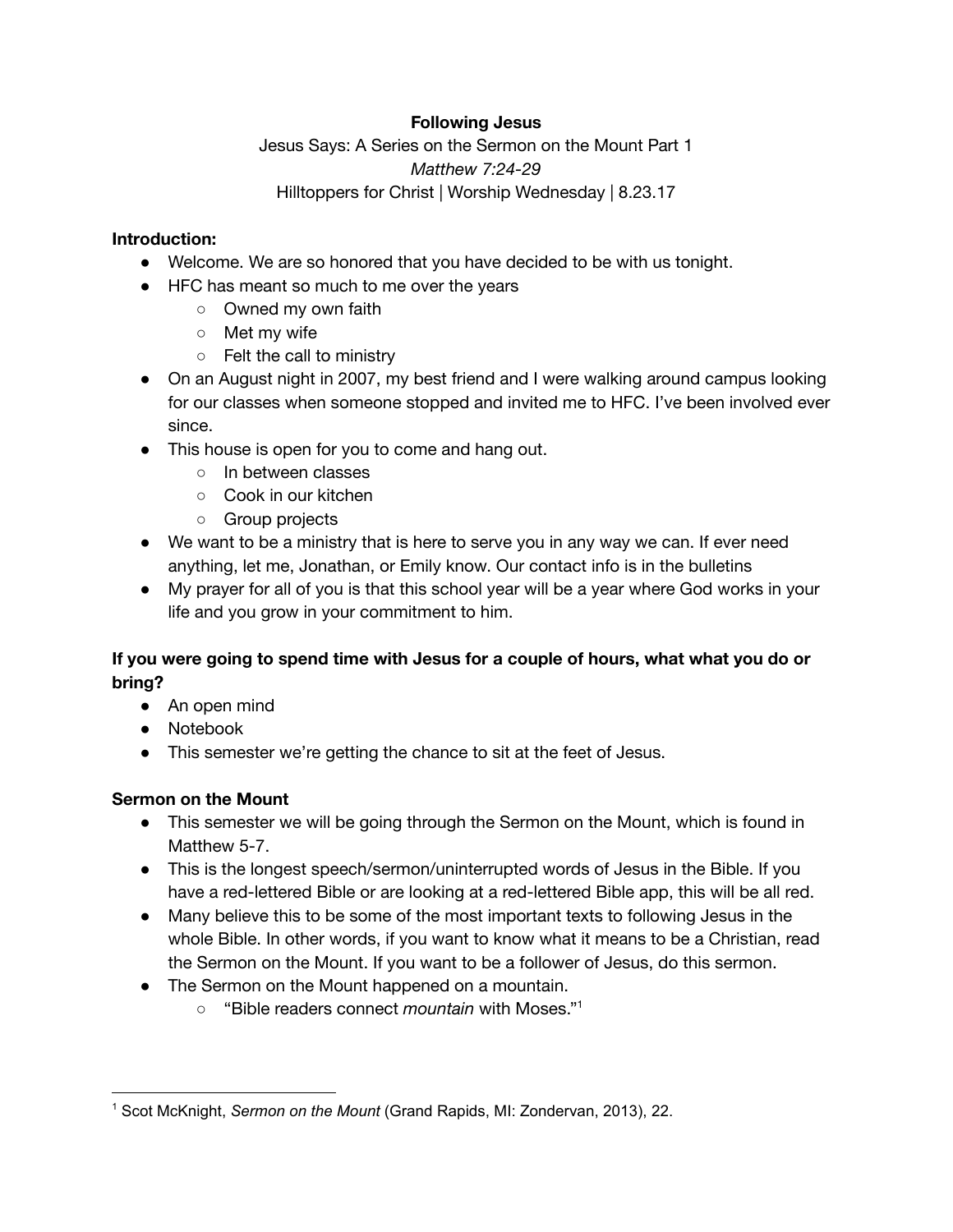- What was significant about Moses?
	- Led the Israelites out of slavery in Egypt
	- Gave God's people God's Law
- This is very significant. Like Moses, Jesus is ushering in God's new law.
- This is a pivotal moment in the history of the world.
- Jesus, God's Son, God in the flesh, the incarnation of God, Immanuel, the Messiah has come down and has delivered God's new law, the law of the Kingdom of God, the law of the land of which Jesus reigns has come.

## *Matthew 7:24-29*

- Starting with the end.
	- I am really bad at ruining TV shows. I will look up on Wikipedia and "accidentally" ruin the TV show.
	- We will start at the end of Jesus' sermon. The end of this sermon shows the significance of the whole sermon.
- Hear what Jesus says.
	- Actively listen to Jesus. Devote yourselves to prayer and Bible reading.
	- o Who are you listening to? Jesus or the world?
- Do what Jesus says.
	- $\circ$  As Randy Harris put it, this is not the "Suggestions on the Mount."<sup>2</sup>
	- Randy Harris also says, "If Jesus tells you that you can, then it's not a question of ability. It's only a question of well."<sup>3</sup>
	- You are expected to do these things.
	- It is going to be extremely hard. Doing some of these teachings will be the hardest things to do in your life.
	- But God gives us his power and Holy Spirit.
- Jesus is the ultimate authority.
	- Jesus is the Christ King
	- We all have an ultimate authority (job, major, friends, relationship)
		- You will please your ultimate authority at all costs
	- Jesus is to be your ultimate authority. Every decision you make should go through the filter of Jesus being Lord.
	- People with authority are often in positions of authority because of their expertise.
		- So-and-so is an authority on stamps
	- Jesus is ultimate authority of this world because he is the Creator. He knows how his creation is to work.
- This year at HFC we are going to do our best to hear and do what Jesus says.

<sup>2</sup> Randy Harris, *Living Jesus: Doing What Jesus Says in the Sermon on the Mount* (Abilene, TX: Leafwood Publishers, 2012), 14.

 $3$  Ibid., 26.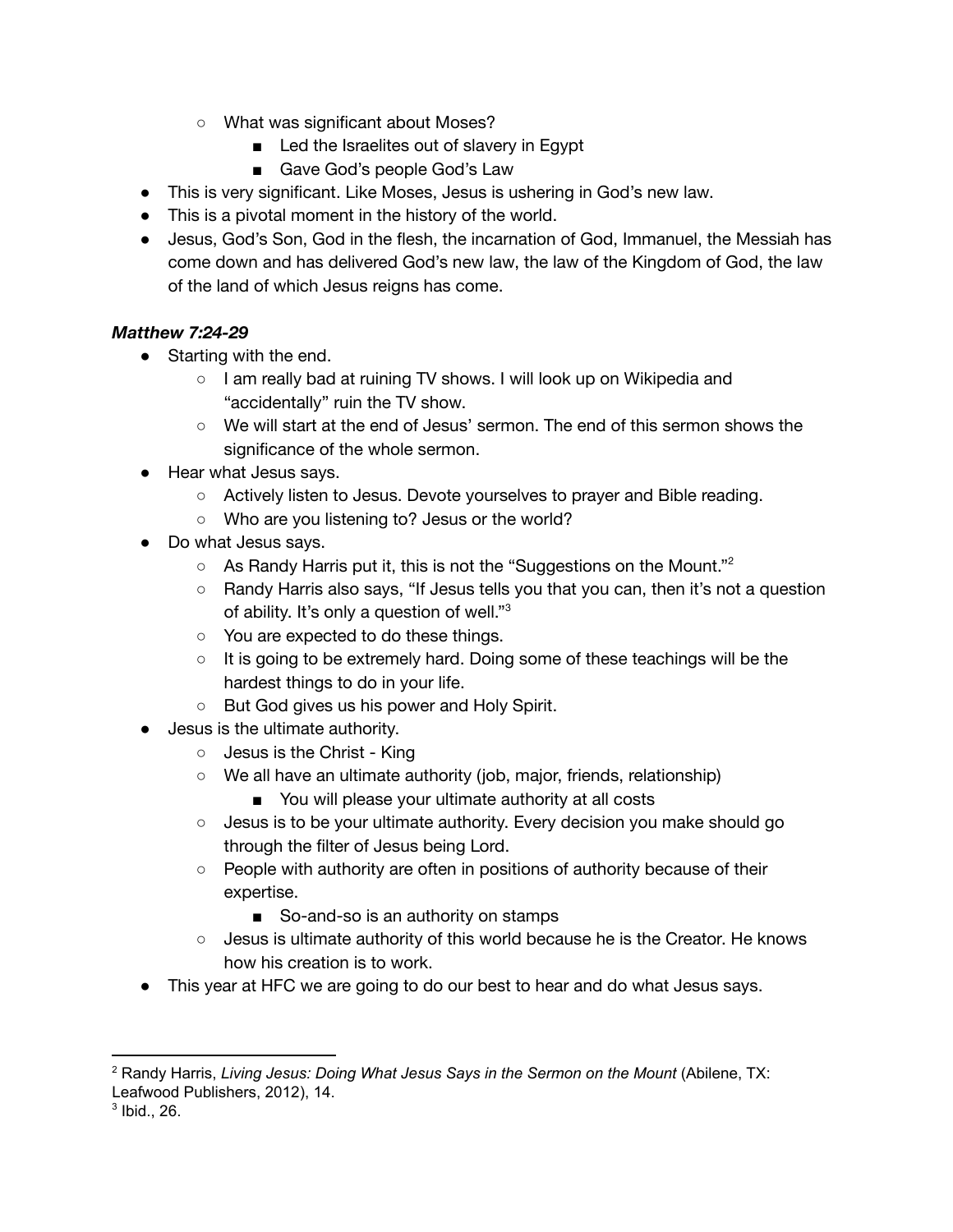## **How will we (at HFC) follow Jesus this year?**

- Our mission is to "**Love God. Love People. Grow in Christ.**" These are the core convictions of us here at HFC.
- **● Love God.**
	- The Greatest Command is found in Mark 12
	- Worship Wednesdays
		- Every week we will come together to open up the Bible, the Word of God and listen to God.
			- I promise to you that I will work hard every week to bring a good talk to y'all, but even if I do bring a bad sermon, here is what I can promise that won't be bad: Every week we will come together and
		- We will sing praises to God.
		- We will pray.
	- We also want to invite you to our sponsoring church Greenwood Park Church of **Christ**

# **● Love People.**

- Guys and Girls Groups
	- These will meet on Mondays at 7pm at HFC. Emily and Jonathan will be leading these.
- We must be outward-focused. It is so easy to become inwardly-focused, to be all about ourselves. We must fight against this. We are not here to be comfortable. We are here to
- First Saturday Breakfast
	- HFC teams up with Community Church of Christ on the first Saturday of every month
- Other services
	- Potter's Children's Home a nonprofit Christian ministry that helps orphans and single mothers

## **● Grow in Christ.**

- We are called to be disciples of Jesus. Disciples are simply followers and learners.
- Jesus tells this to his disciples after his resurrection and right before he ascends into heaven in *Matthew 28:18-20*: "And Jesus came and said to them, 'All authority in heaven and on earth has been given to me. Go therefore and *make disciples* of all nations, baptizing them in the name of the Father and of the Son and of the Holy Spirit, teaching them to observe all that I have commanded you. And behold, I am with you always, to the end of the age.'"
- Paul writes in *Colossians 1:28*, "Him we proclaim, warning everyone and teaching everyone with all wisdom, that we may present everyone *mature in Christ*."